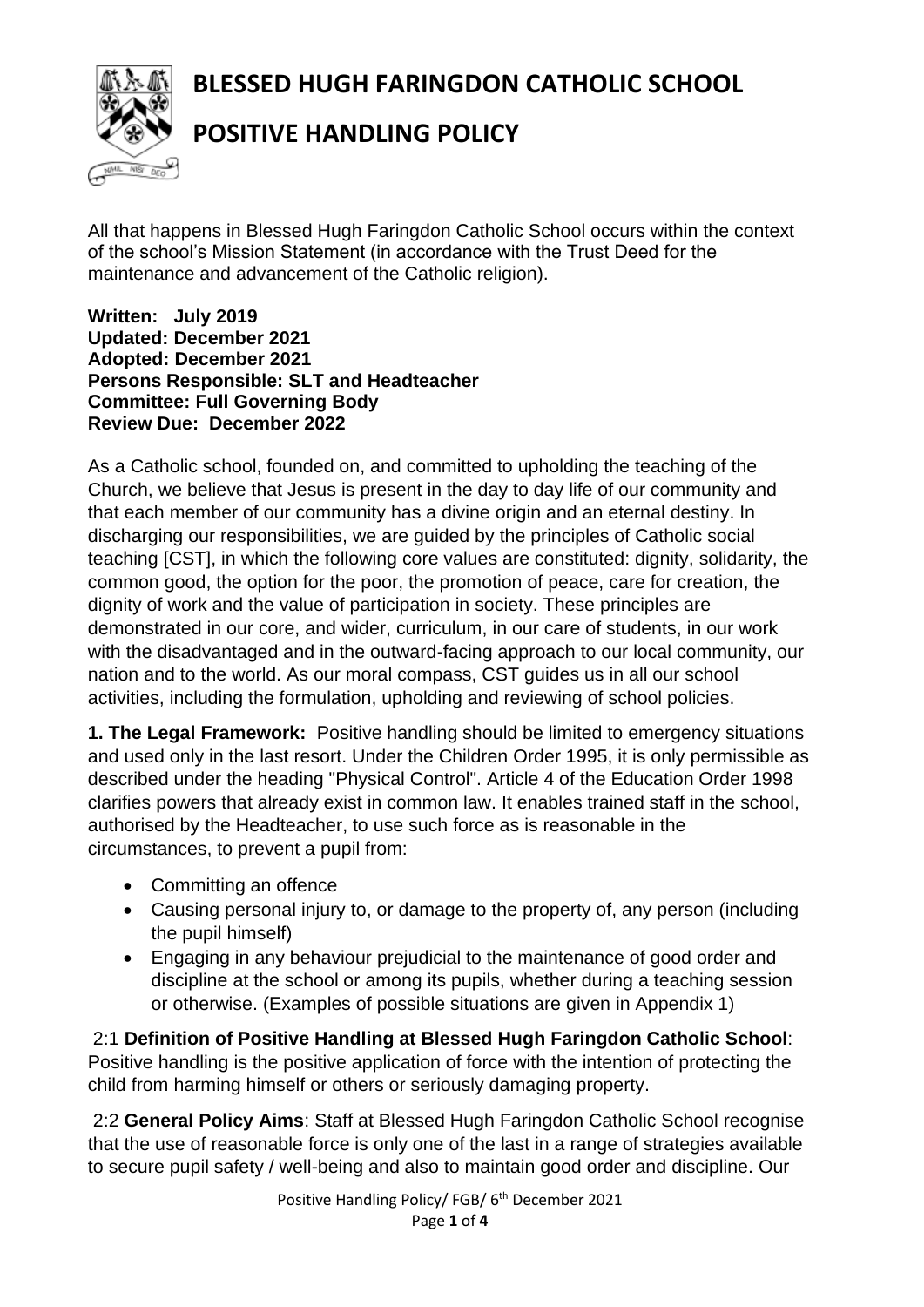policy on positive handling should therefore be read in conjunction with our Behaviour and Child Protection policies.

2:3 **Specific Aims of the Positive Handling Policy**: To protect every person in the school community from harm. To protect all pupils against any form of physical intervention which is unnecessary, inappropriate, excessive or harmful. To provide adequate information and training for staff so that they are clear as to what constitutes appropriate behaviour and to deal effectively with violent or potentially violent situations.

3. **Why Use Positive Handling?**: Positive handling should avert danger by preventing or deflecting a child's action or perhaps by removing a physical object, which could be used to harm him / herself or others. It is only likely to be needed if a child appears to be unable to exercise self-control of emotions and behaviour.

It is not possible to define every circumstance in which positive handling would be necessary or appropriate and staff will have to exercise their own judgement in situations which arise within the above categories. Staff should always act within the School's policy on behaviour and discipline, particularly in dealing with disruptive behaviour. Staff should be aware that when they are in charge of children during the school day, or during other supervised activities, they are acting in loco parentis and should, therefore, take reasonable action to ensure pupils' safety and well-being. Failure to positively handle a pupil who is subsequently injured or injures another, could, in certain circumstances, lead to an accusation of negligence. At the same time staff are not expected to place themselves in situations where they are likely to suffer injury as a result of their intervention.

Equally, in line with the October 2021 OfSTED up-date we recognise and work to actively protect and promote children's rights. We recognise that restraint negatively impacts children's mental health and well-being and are committed to taking positive steps to understand children's communication, and to identify triggers for and problemsolve difficult situations by taking positive steps to defuse situations.

3.1 **Alternative Strategies**: There are some situations in which the need for positive handling is immediate and where there are no equally effective alternatives (eg is a pupil is about to run across a road?). However, in many circumstances there are alternatives e.g. use of assertiveness skills such as:

 $\Box$  the broken record in which an instruction is repeated until the pupil complies

 $\Box$  use of a distracter, such as a loud whistle, to interrupt the behaviour (such as a fight) long enough for other methods of verbal control to be effective

 $\Box$  withdrawal of attention (audience) e.g. if an action such as damage to property is threatened

 $\Box$  other techniques designed to defuse the situation, such as the avoidance of confrontation, or use of humour (in these cases the incident can be dealt with later when emotions are no longer running high)

 $\Box$  the employment of other sanctions consistent with the School's policy on behaviour.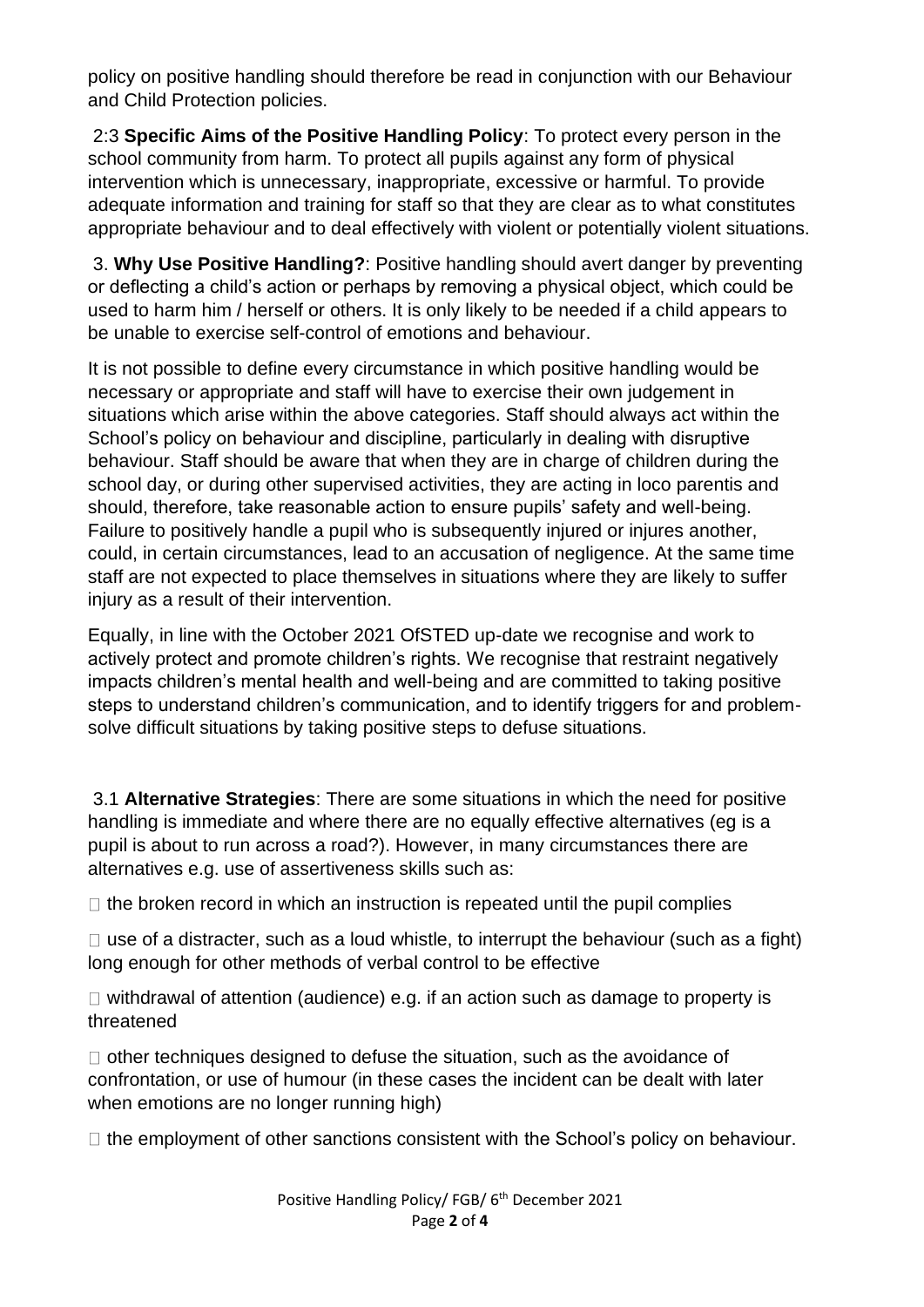3.3 **Use of Positive Handling:** Positive handling should be applied as an act of care and control with the intention of re-establishing verbal control as soon as possible and, at the same time, allowing the pupil to regain self-control. It should never take a form which could be seen as a punishment. Named, trained staff are only authorised to use reasonable force in applying positive handling, although there is no absolute definition of this, as what constitutes reasonable force depends upon the particular situation and the pupil to whom it is being applied. However, as a general rule, only the force necessary to stop or prevent the behaviour should be used, in accordance with the guidelines below. There are some forms of physical intervention, which may involve minimal physical contact, such as blocking a pupil's path or the staff member physically interposing him or herself between the pupil and another pupil or object. However, in some circumstances, direct physical contact may be necessary. In all circumstances other methods should be used if appropriate or effective positive handling should be a last resort. When positive handling becomes necessary:

DO

- Tell the pupil what you are doing and why
- Use the minimum force necessary
- Involve another member of staff if possible
- Tell the pupil what s/he must do for you to remove the restraint (this may need frequent repetition)
- Use simple and clear language
- Hold limbs above a major joint if possible e.g. above the elbow
- Relax your restraint in response to the pupil's compliance

DON'T

- Act in temper (involve another staff member if you fear loss of control)
- Involve yourself in a prolonged verbal exchange with the pupil
- Attempt to reason with the pupil
- Involve other pupils in the restraint
- Touch or hold the pupil in sexual areas
- Twist or force limbs back against a joint
- Bend fingers or pull hair
- Hold the pupil in a way which will restrict blood flow or breathing e.g. around the neck
- Slap, punch, kick or trip up the pupil

3.4 **Actions After an Incident**: Positive handling often occurs in response to highly charged emotional situations and there is a clear need for debriefing after the incident, both for the staff involved and the pupil. A member of the leadership team should be informed of any incident as soon as possible and will take responsibility for organising debriefing once the situation has stabilised. An appropriate member of the teaching staff should always be involved in debriefing the pupil involved and any victims of the incident should be offered support, and their parents informed.

If the behaviour is part of an ongoing pattern it may be necessary to address the situation through the development of a behavioural IEP, which may include an anger management programme, or other strategies agreed by the SENDCO.